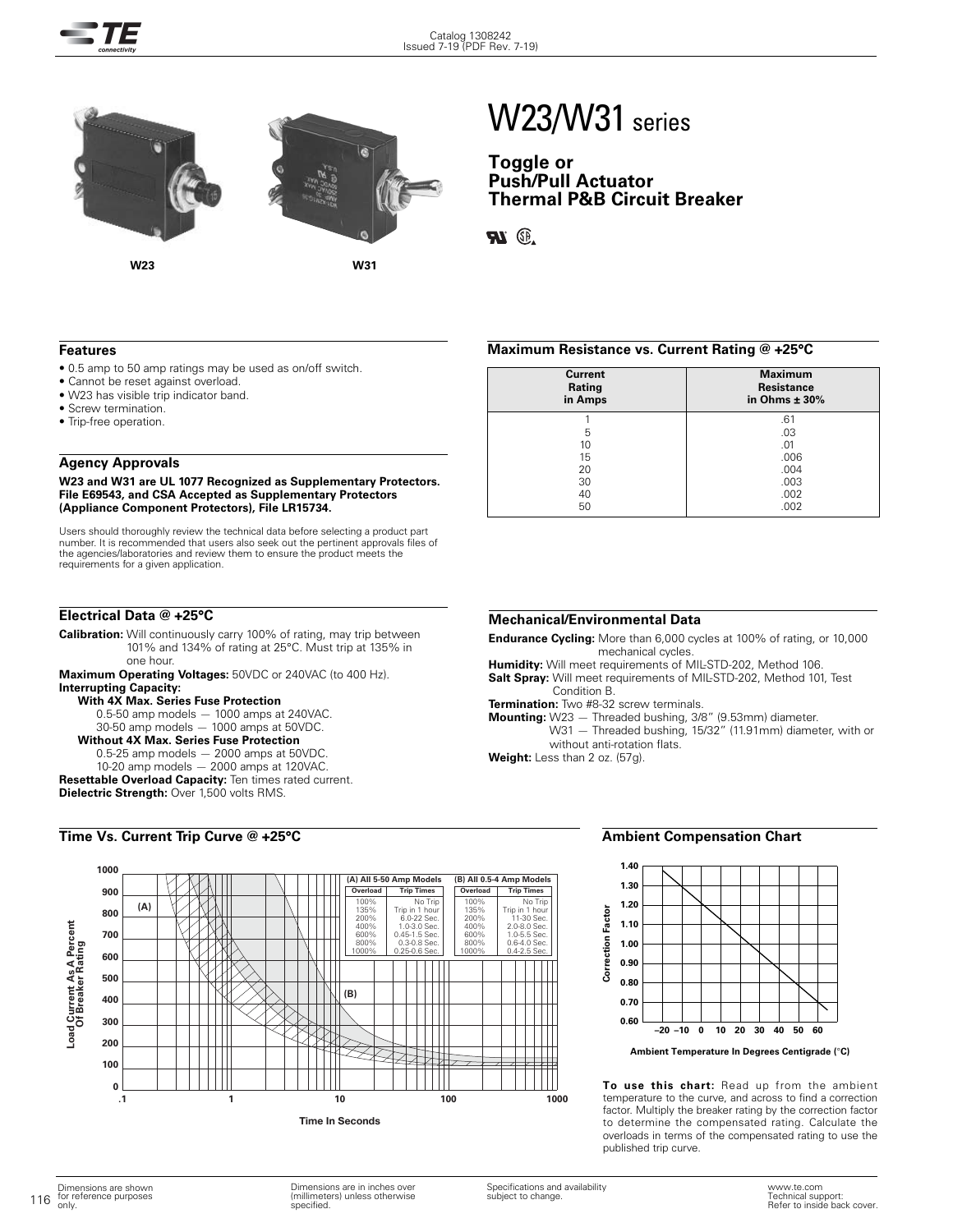|                                                                                                                                                                                                                                                                                      | <b>Ordering Information</b>   |                              |                |                    |  |   |    |      |   |   |   |  |
|--------------------------------------------------------------------------------------------------------------------------------------------------------------------------------------------------------------------------------------------------------------------------------------|-------------------------------|------------------------------|----------------|--------------------|--|---|----|------|---|---|---|--|
|                                                                                                                                                                                                                                                                                      |                               |                              |                | Typical Part No. ▶ |  | W | 23 | $-X$ | 1 | A | G |  |
| 1. Designator:                                                                                                                                                                                                                                                                       | $W =$ Circuit breaker         |                              |                |                    |  |   |    |      |   |   |   |  |
| 2. Series Number:<br>$23 =$ Single pole, push/pull                                                                                                                                                                                                                                   |                               |                              |                |                    |  |   |    |      |   |   |   |  |
| 3. Circuit Function:<br>$X =$ Series trip                                                                                                                                                                                                                                            |                               |                              |                |                    |  |   |    |      |   |   |   |  |
| 4. Button:<br>$1 =$ Black with white amp rate marking and white trip band.                                                                                                                                                                                                           |                               |                              |                |                    |  |   |    |      |   |   |   |  |
| 5. Mounting Bushing:<br>$A = 3/8" - 24$ threaded bushing .375" (9.53mm) long, silver color                                                                                                                                                                                           |                               |                              |                |                    |  |   |    |      |   |   |   |  |
| 6. Terminals (See drawings for relative terminal positions):<br>$1 =$ Screw terminals situated 90 $^{\circ}$ to each other with #8-32 screws and washers installed.<br>3 = Screw terminals situtated parallel to each other pointing upward with #8-32 screws and washers installed. |                               |                              |                |                    |  |   |    |      |   |   |   |  |
| 7. Mounting Hardware:<br>$A =$ Knurled nut/hex nut installed<br>$G = Two$ hex nuts/lockwasher installed<br>$Z = No$ mounting hardware supplied                                                                                                                                       |                               |                              |                |                    |  |   |    |      |   |   |   |  |
| 0.5<br>2                                                                                                                                                                                                                                                                             | 8. Amp Rating:<br>3<br>4<br>5 | 7.5<br>10 <sup>°</sup><br>15 | 20<br>25<br>30 | 35<br>40<br>50     |  |   |    |      |   |   |   |  |
|                                                                                                                                                                                                                                                                                      |                               |                              |                |                    |  |   |    |      |   |   |   |  |

### **Stock Items – Authorized distributors are more likely to stock the following items.**

| W23-X1A1G-1 | W23-X1A1G-750             | W23-X1A1G-25 | W23-X1A1G-50 |
|-------------|---------------------------|--------------|--------------|
| W23-X1A1G-2 | W23-X1A1G-10              | W23-X1A1G-30 |              |
| W23-X1A1G-3 | W <sub>23</sub> -X1A1G-15 | W23-X1A1G-35 |              |
| W23-X1A1G-5 | W23-X1A1G-20              | W23-X1A1G-40 |              |

### **Ordering Information**

| 1. Designator:<br>$W =$ Circuit breaker                                                                                                                                                                                                                                             |  |  |  |  |  |  |  |
|-------------------------------------------------------------------------------------------------------------------------------------------------------------------------------------------------------------------------------------------------------------------------------------|--|--|--|--|--|--|--|
|                                                                                                                                                                                                                                                                                     |  |  |  |  |  |  |  |
| 2. Series Number:<br>$31$ = Single pole, toggle actuator                                                                                                                                                                                                                            |  |  |  |  |  |  |  |
| 3. Circuit Function:<br>$X =$ Series trip                                                                                                                                                                                                                                           |  |  |  |  |  |  |  |
| 4. Mounting Bushing:<br>1 = 15/32"-32 threaded bushing .320" (8.13mm) long, round, silver color<br>$2 = 15/32$ "-32 threaded bushing .320" (8.13mm) long, double "D" silver color                                                                                                   |  |  |  |  |  |  |  |
| 5. Toggle:<br>$M =$ Silver color metal toggle, round, with amp rate marking on end                                                                                                                                                                                                  |  |  |  |  |  |  |  |
| 6. Terminals (See drawing for relative terminal positions):<br>$1 =$ Screw terminals situated 90 $\degree$ to each other with #8-32 screws and washers installed.<br>5 = Screw terminals situated parallel to each other pointing downward with #8-32 screws and washers installed. |  |  |  |  |  |  |  |
| 7. Mounting Hardware:<br>$A =$ Knurled nut/hex nut intalled<br>$G = Two$ hex nuts/lockwasher installed<br>$Z = No$ mounting hardware supplied                                                                                                                                       |  |  |  |  |  |  |  |
| 8. Amp Rating:                                                                                                                                                                                                                                                                      |  |  |  |  |  |  |  |
| 35<br>0.5<br>7.5<br>З<br>20<br>25<br>10<br>40<br>4                                                                                                                                                                                                                                  |  |  |  |  |  |  |  |
| $\overline{2}$<br>5<br>15<br>50<br>30                                                                                                                                                                                                                                               |  |  |  |  |  |  |  |

### **Stock Items – Authorized distributors are more likely to stock the following items.**

| W31-X2M1G-1   | W31-X   |
|---------------|---------|
| W31-X2M1G-2   | W31-X   |
| W31-X2M1G-3   | $W31-X$ |
| W31-X2M1G-5   | W31-X   |
| W31-X2M1G-750 | W31-X   |
|               |         |

(2M1G-10 (2M1G-15 (2M1G-20) (2M1G-25 (2M1G-30 W31-X2M1G-35 W31-X2M1G-40 W31-X2M1G-50